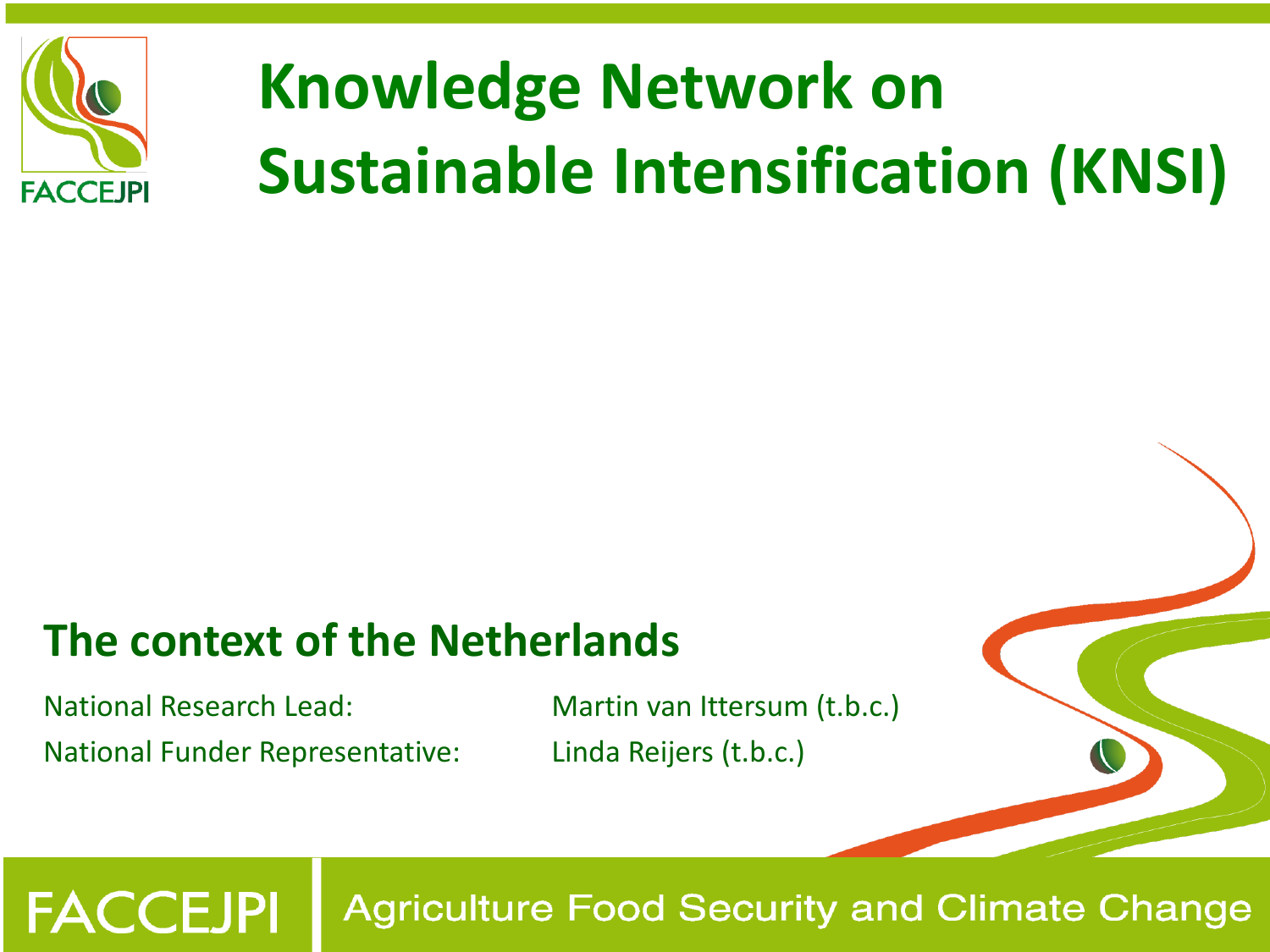

• **There is no specific SI network in the Netherlands**

#### **But,**

**FACCEJPI** 

- **SI is one of our research strengths & priorities**
- **We have many partnerships in our knowledge chains**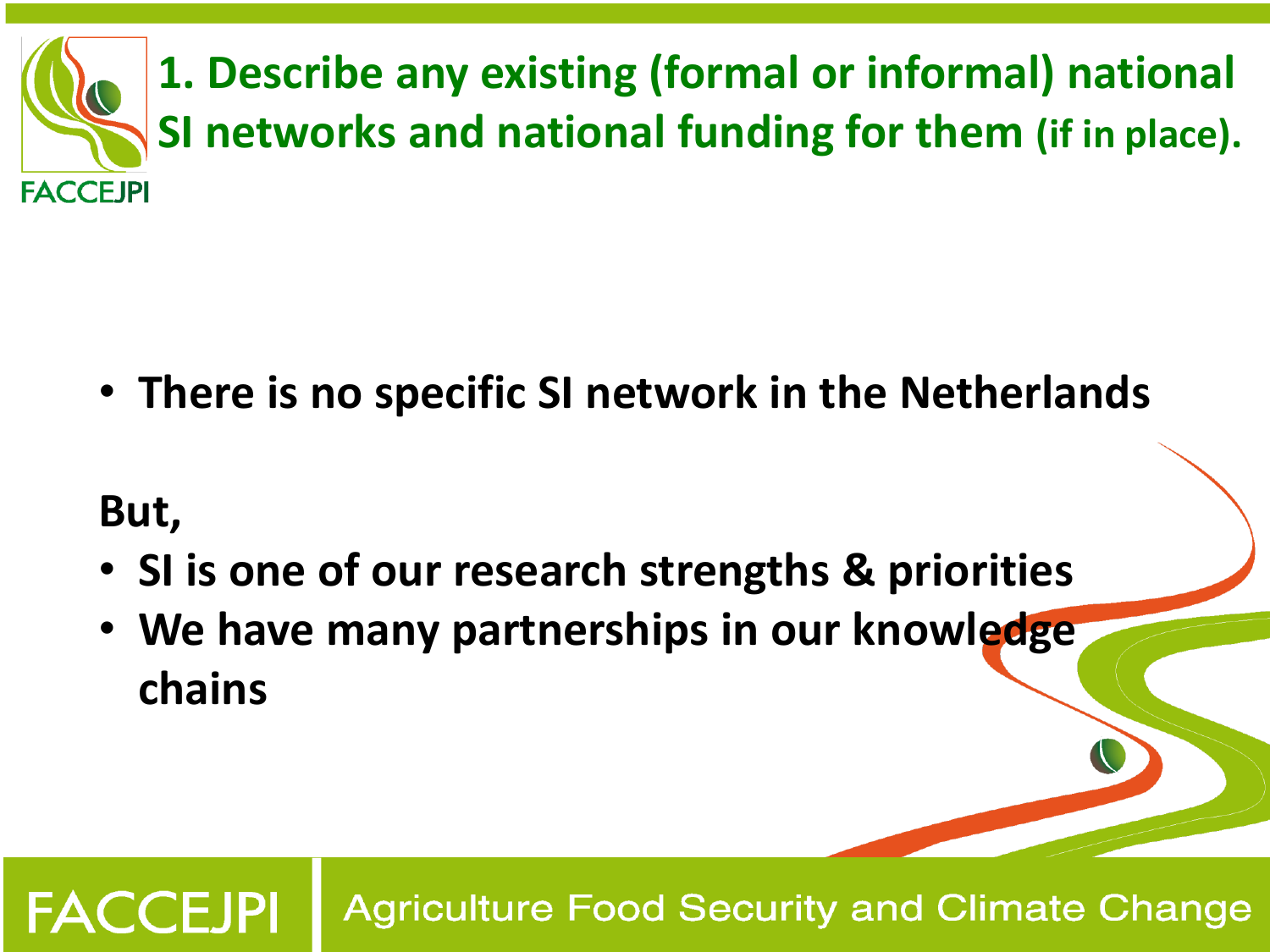

# **2. Describe the SI community in your country and how it relates to a network.**

- **Dutch agricultural innovation system involves a wide range of actors who enable, guide, fund, perform, implement, inform and facilitate innovation**
- **Dutch triangle approach:** *public – private – research & education*
- **Key SI players in the Netherlands are**
- **Top sectors (government, business, research)**
- **Netherlands Organisation for Scientific Research**
- **Universities**

l<br>I

- **Applied research institutions**
- **Borderless network (education, research, government, business)**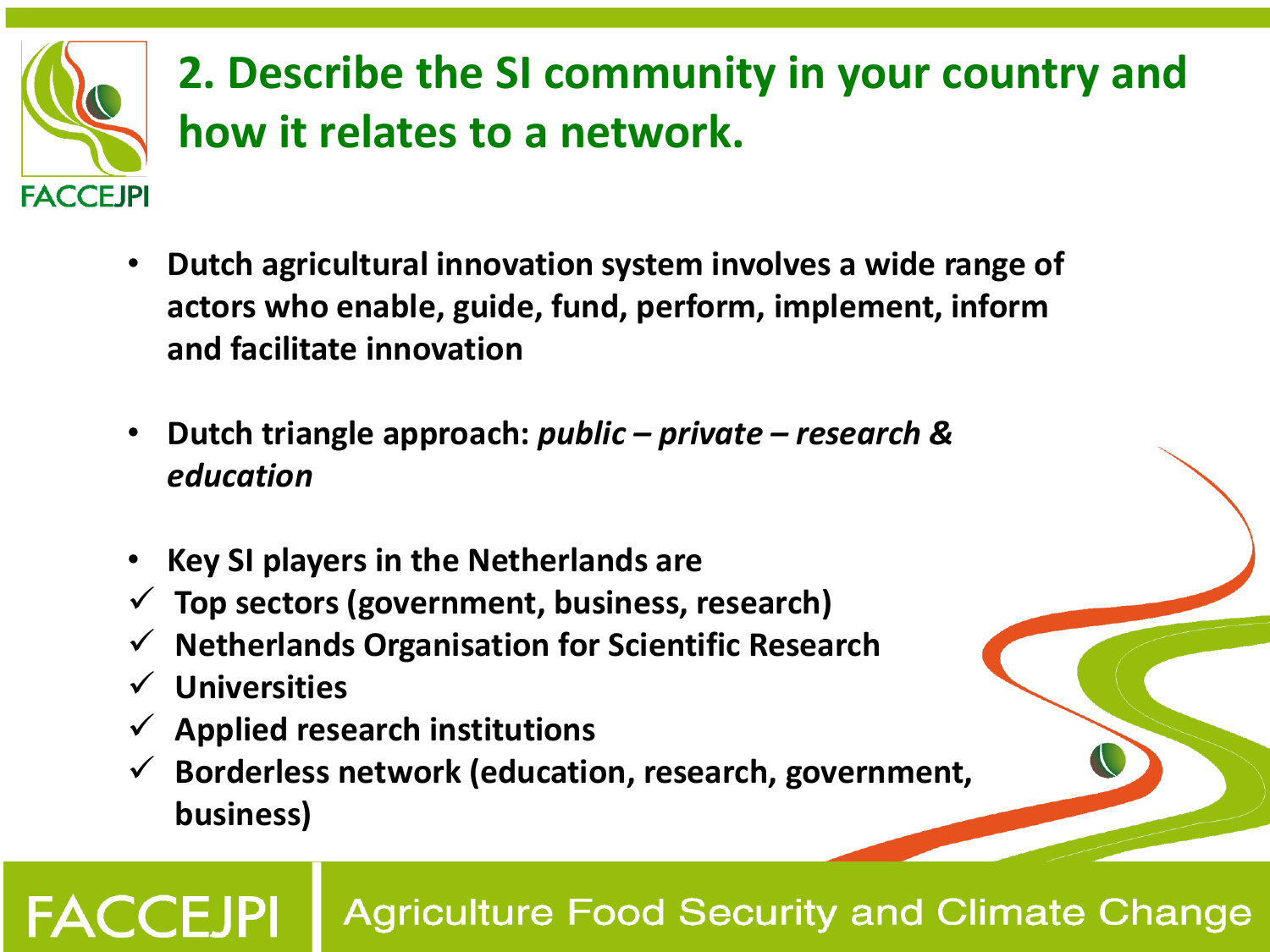

**FACCE IPI** 

# **3. What are the SI research (and funding) 1. strengths and 2. priorities for your country?**

- **Integrated systems/chain approach**
- **Quantitative approaches**
- **Multidisciplinary collaboration**
- **Public – private partnerships**
- **A robust and resilient food system (security, health, quality)**
- **Developing and assessing metrics and indicators (e.g. yield gaps, RUE, emissions) through the use of models and databases**
- **Taking into account:** 
	- **natural capital, biodiversity**
	- **plant and animal diseases, antibiotics, animal welfare**
- **ICT, big data and precision farming**
- **FROM KNOWLEDGE TO INNOVATION (IMPACT!)**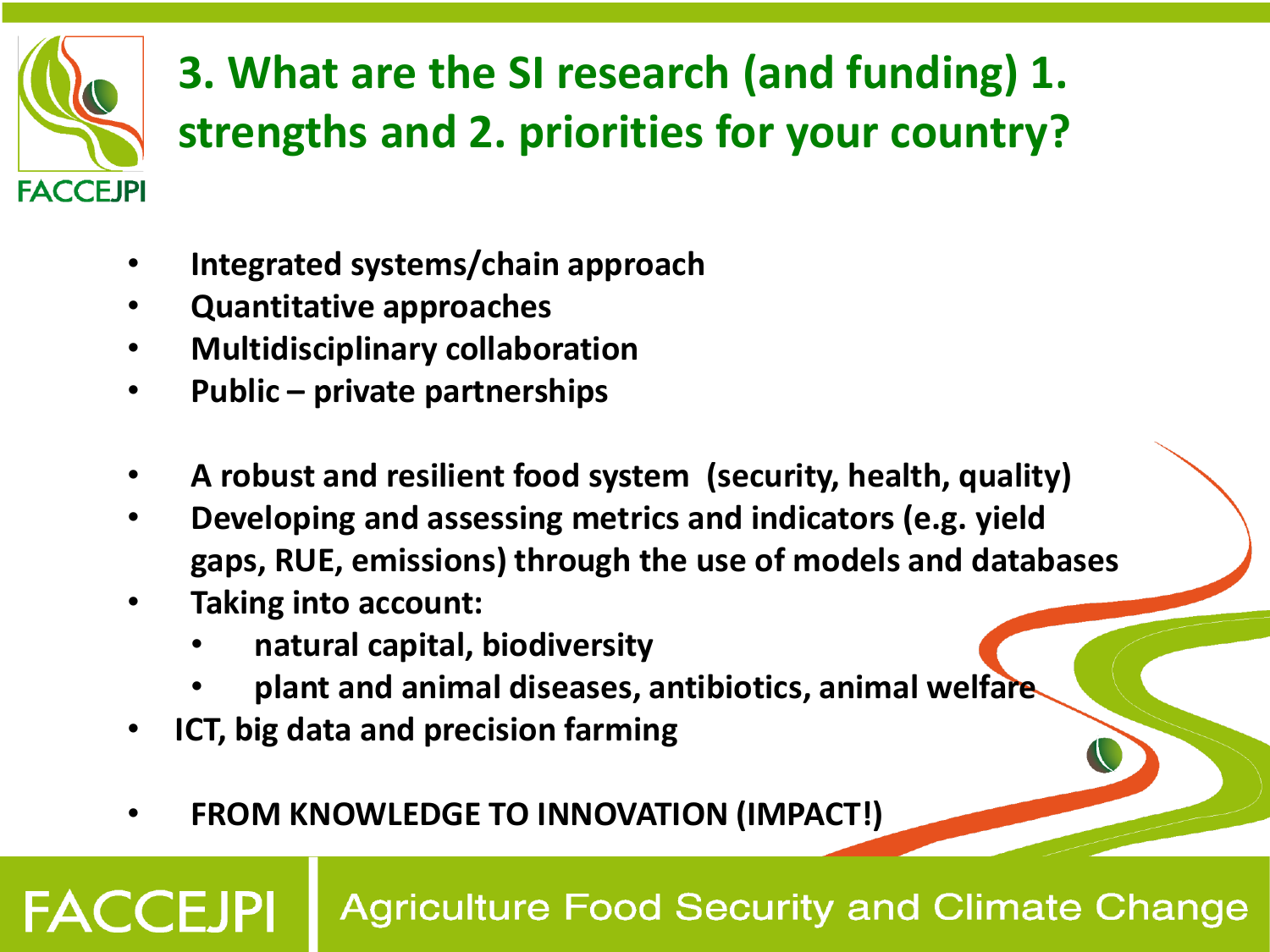## **4. What would you like to get from the Knowledge Network? FACCEJPI**

- **Insight into EU SI research community**
- **Creating synergies & opportunities for long term collaboration & funding**
- **Proactively defining the research agenda**
- **Connection between research & policy to increase impact of SI insights**
- **Mutual learning & good practices on**  *national research programming knowledge dissemination & impact*